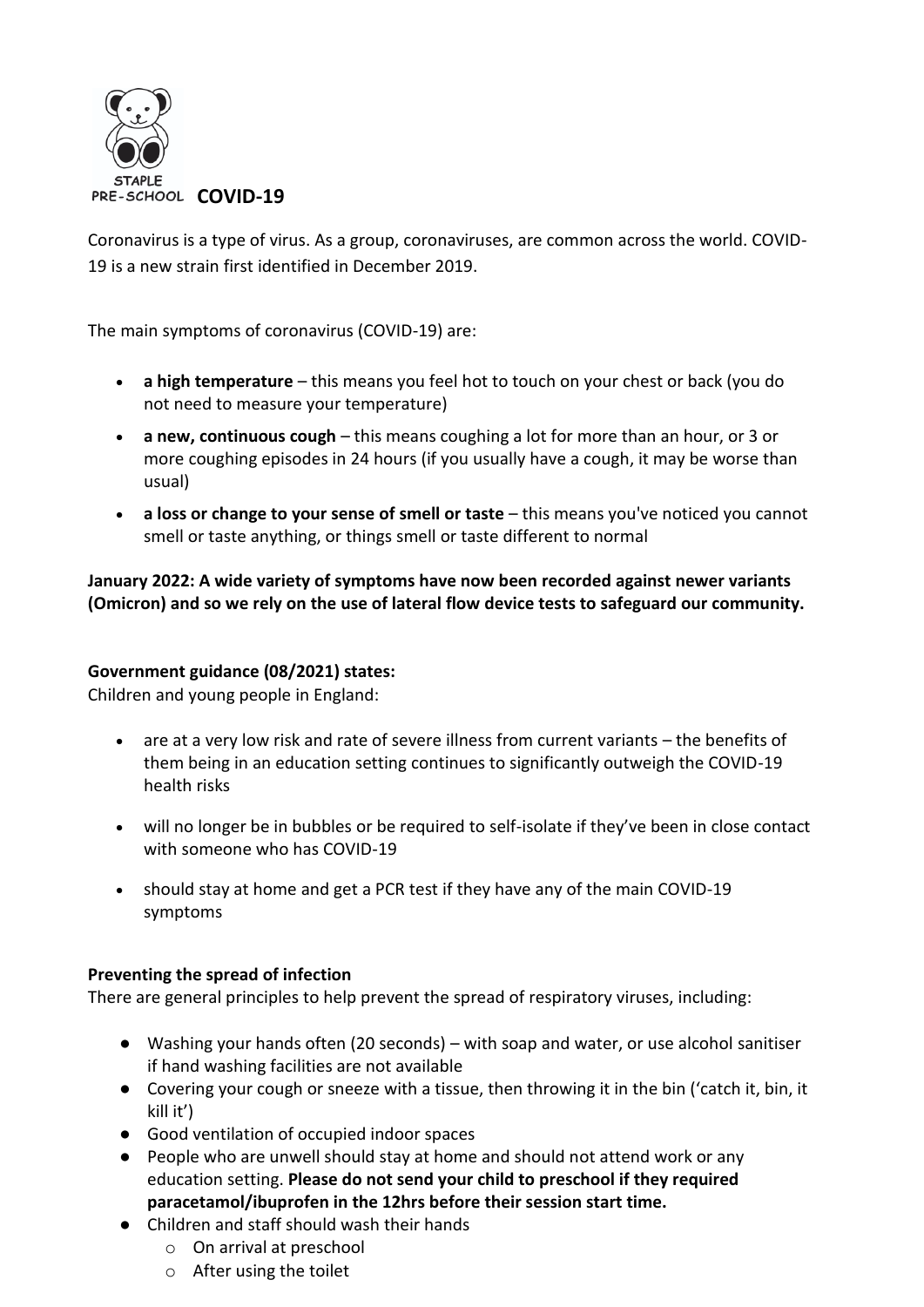- o Before food preparations
- o Before snack and lunch
- Avoid touching your eyes, nose and mouth
- Avoid close contact with people
- Clean and disinfect frequently touched objects and surfaces
- Wearing appropriate PPE if supporting a child or colleague who has suspected COVID-19

#### **Cleaning routines**

As of Autumn Term 2021, Staple Preschool (SPS) are the sole, regular hall users of Staple Village Hall (SVH), and so SVH cleaning schedules will ensure the facilities are safe and clean for our children and staff, alongside setting staff cleaning routines. PHE has published guidance on COVID-19: cleaning of non-healthcare settings outside the home (see links at end of document).

SPS staff will adhere to the following:

All frequently used hard surfaces will be cleaned with antibacterial spray throughout the day, this includes all door handles, light switches tables and chairs.

Disposable cleaning cloths will be used.

Toys will be rotated each day and sterilised between use to prevent cross contamination between children who attend on different days. The toys available will be toys that can be cleaned effectively, and resources will be limited to enable rotation.

Toys that are difficult to clean, such as toys with fiddly parts, soft toys, dressing up clothes and the wooden blocks will be out of rotation for 72 hours after use.

Water and sensory play such as play dough will be disposed of daily. Sand will be reintroduced for autumn 2021, as it offers so many opportunities for imaginative play, space & measure, fine motor skills etc. Its safe use and storage of items for 72hrs will be carefully considered.

Rubber mats will be used as opposed to rugs as these can be cleaned after use.

#### **Hand washing Routine**

To ensure the staff and children are washing their hands in line with the current guidelines the following will be put in place:

- On arrival in the setting all adults will wash their hands
- On arrival all children will wash their hands (supported by a member of staff where necessary)
- Member of staff to wash their hands before supporting a child wash theirs if needed
- During the day children and staff will wash their hands after using the toilet, changing nappies, before snack and lunch
- Staff will wash their hands before putting on any PPE
- Staff must wash their hands before preparing and serving snacks

#### **PPE**

In line with recommendations from the DFE and PHE PPE will be worn as follows: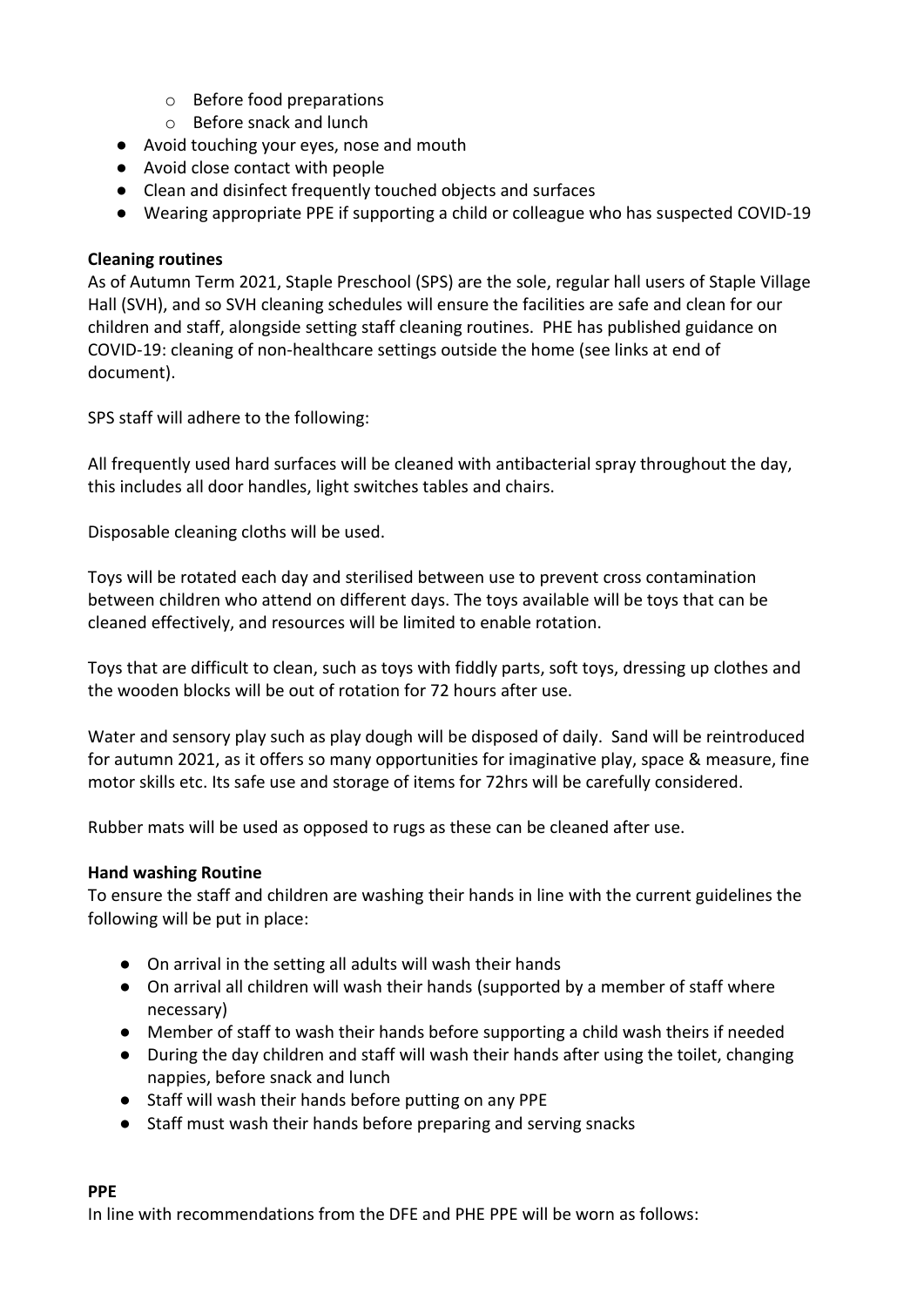In the event of a child or member of staff showing signs of COVID-19 during the day the person supporting this person will need to wear a disposable apron, gloves, face mask and eye shield. (See how to isolate an adult or child in the setting)

Children who are in nappies will be changed in the normal way with staff wearing appropriate PPE to include aprons and gloves to protect themselves from contamination. Eye shields will be available for staff if they wish to use them.

The Government has stated that face masks are not required for Early Years Workers however these will be available for staff should they wish to use them to manage and determine their own level of risk depending on the circumstances.

### **Social Distancing and further measures to protect from infection**

The Government has stated that group 'bubbles' are no longer required in part 4 of the 'roadmap'. Children will have freedom of movement around the setting.

# **Managing Registration Times at Drop off and Pick up**

Parents are asked to maintain social distancing and remain outside when dropping off and collecting children. Staggered drop off/collection is no longer in place and normal hours will resume.

There is no longer a requirement to organise children into groups (bubbles).

### **Regulating movements within the setting**

- *There is no longer a requirement to regulate the movements of staff and children on role*
- No visitors allowed into the setting. All visits will be arranged to take place outside, with photographs of indoor provision available.

### **Other measures**

- A paediatric first aider will be in the setting at all times.
- A safeguarding Officer will in the setting at all times.

### **Guidance on dealing with suspected or confirmed cases of COVID-19**

### **What to do if a child or adult becomes unwell with symptoms of COVID-19**

- Call the child's parent to collect their child immediately
- The staff member should leave the setting immediately and return home, avoiding public transport where possible
- Call NHS 111, or 999 in an emergency (if they are seriously ill, or injured and their life is at risk)
- Whilst you wait for advice from NHS 111 or an ambulance to arrive, the unwell person should be taken to the committee room where they can be isolated.
- Open a window if possible for ventilation.
- The unwell person should sit on a chair.
- Attending staff member should wear appropriate PPE and try and stay 2 metres away.
- The unwell person should avoid touching surfaces and objects and be advised to cover their mouth and nose with a disposable tissue or into the crook of their elbow.
- If they need to use the toilet whilst waiting for medical assistance or waiting for collection, they should use a separate toilet if possible.
- After the child or member of staff has left the room used for isolation it will need to be deep cleaned, including any objects/items touched.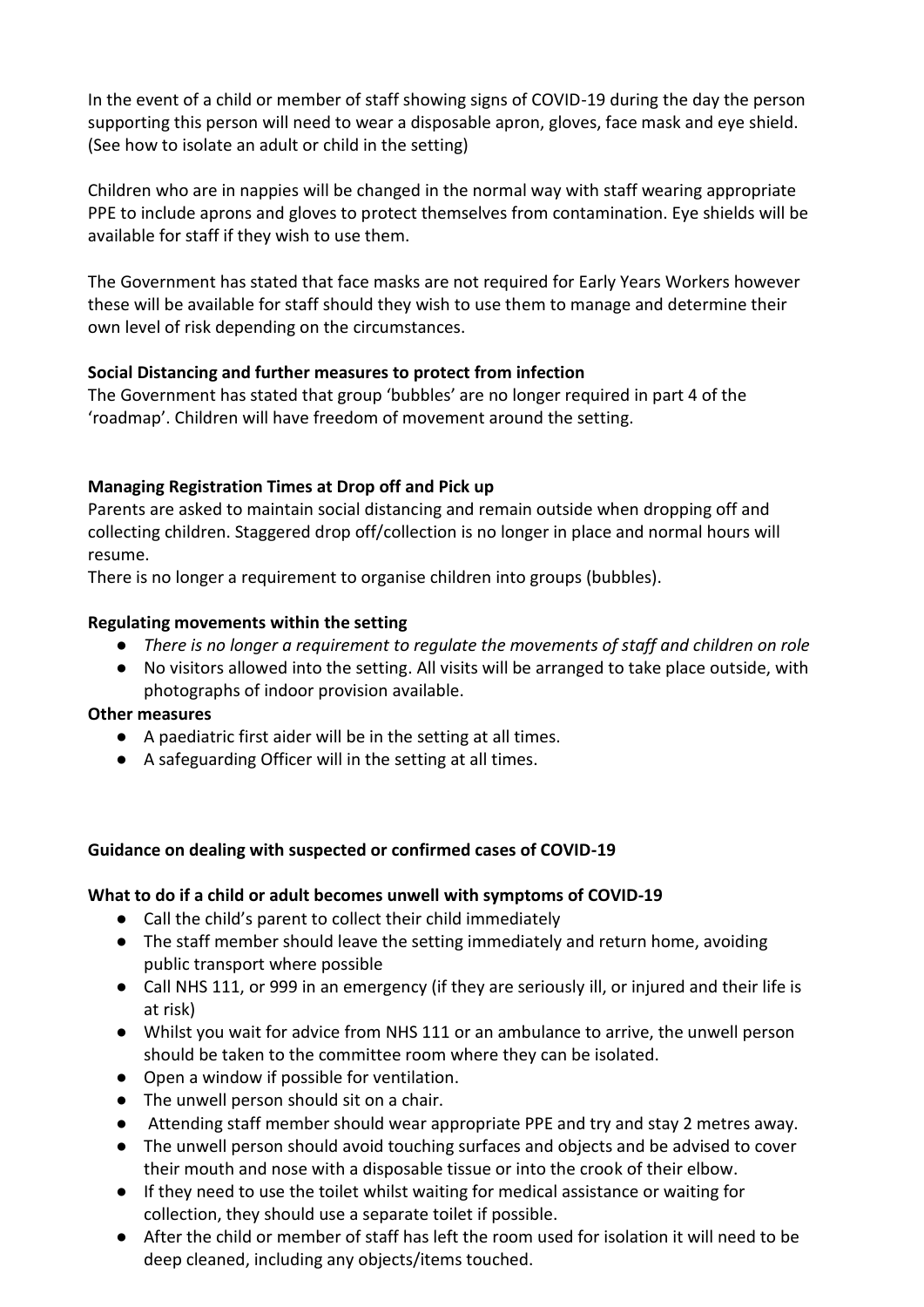### **Getting tested - Confirmatory polymerase chain reaction (PCR) tests**

Staff and children with a positive rapid lateral flow test result should self-isolate in line with [COVID-19: guidance for households with possible coronavirus infection.](https://www.gov.uk/government/publications/covid-19-stay-at-home-guidance) They will also need to [get a free](https://www.gov.uk/get-coronavirus-test) PCR test to check if they have COVID-19\*. While awaiting the PCR result, the individual should continue to self-isolate.

### **\*As of 11/1/2022:** *'anyone in England who receives a positive lateral flow device test result should report their result on gov.uk and must self-isolate immediately, but will not need to take a follow-up PCR test.*

*Anyone who tests positive will be able to leave self-isolation seven days after the date of their initial positive test if they receive two negative lateral flow tests, 24 hours apart, on days six and seven.'* 

Individuals are not required to self-isolate if they live in the same household as someone with COVID-19, or are a close contact of a positive COVID-19 case and any of the following apply:

- they are fully vaccinated.
- they are below the age of 18 years 6 months
- they have taken part in or are currently part of an approved COVID-19 vaccine trial
- they are not able to get vaccinated for medical reasons

Instead they will be contacted by NHS Test and Trace, informed they have been in close contact with a positive case and advised to take a PCR test. We would encourage all individuals to take a PCR test if advised to do so.

Staff who do not need to self-isolate, and children who usually attend the setting, and have been identified as a close contact, should continue to attend the setting as normal.

Children under the age of 5 years will only be advised to take a PCR test if the positive case is in their own household.

The setting must be informed of the result as soon as possible to enable appropriate action to be put in place if required

#### **What to do if a case of COVID-19 is suspected in the setting**

If anyone has been in contact with a suspected case in the setting, no restrictions or special control measures are required while laboratory test results for COVID-19 are awaited. There is no need to close the setting or send other learners or staff home.

#### **What to do if a case of COVID-19 is confirmed in the setting**

The Preschool will need to notify Ofsted of any confirmed cases in the setting, whether a child or a staff member, and if this results in the setting having to close (as per paragraph 3. 51 of the statutory framework for the early years foundation stage). Reports should be made as soon as possible, and within 14 days.

Close contacts will now be identified via NHS Test and Trace and education and childcare settings will no longer be expected to undertake contact tracing. The preschool may be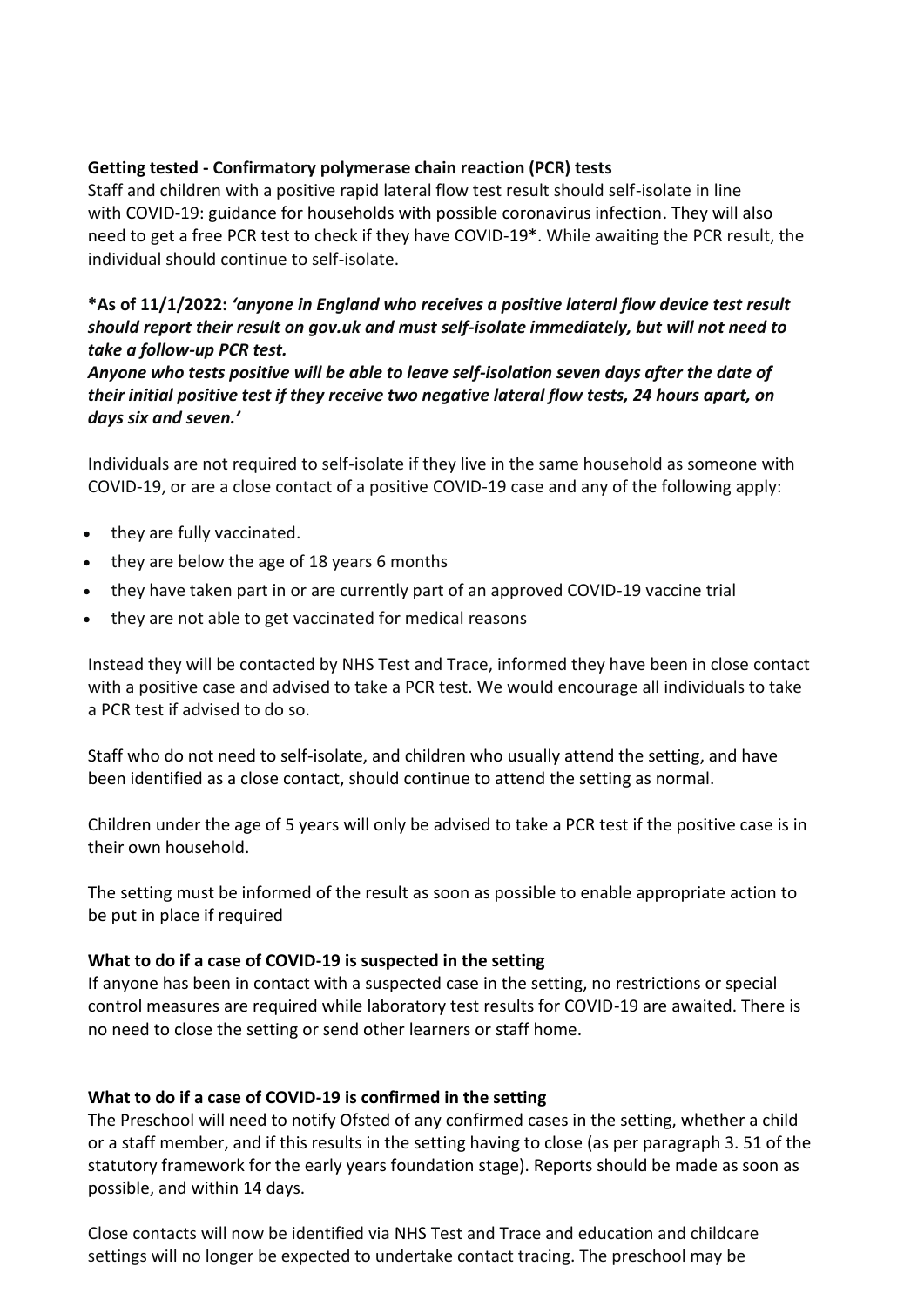contacted in exceptional cases to help with identifying close contacts, as currently happens in managing other infectious diseases.

Settings will continue to have a role in working with health protection teams in the case of a local outbreak.

**Asymptomatic testing** remains important in reducing the risk of transmission of infection within settings. Early years staff should undertake twice weekly home tests whenever they are on site until the end of September, when this will also be reviewed.

Early years children are not included in the rapid testing programme. PHE has advised there are limited public health benefits attached to testing early years children with [rapid lateral flow](https://www.nhs.uk/conditions/coronavirus-covid-19/testing/regular-rapid-coronavirus-tests-if-you-do-not-have-symptoms/)  [coronavirus \(COVID-19\) tests.](https://www.nhs.uk/conditions/coronavirus-covid-19/testing/regular-rapid-coronavirus-tests-if-you-do-not-have-symptoms/) Young children may find the rapid lateral flow testing process unpleasant and are unable to self-swab.

# **What to do if children or staff return from travel anywhere else in the world within the last 14 days**

All children and staff travelling to England must adhere to [travel legislation\\*](https://www.legislation.gov.uk/uksi/2021/582/contents). Parents and carers should bear in mind the impact on their child's learning and development which may result from any requirement to quarantine or isolate upon return.

\*https://www.gov.uk/guidance/red-amber-and-green-list-rules-for-entering-england

# **Guidance on cleaning the preschool after a case of COVID – 19 (suspected of confirmed)**

Coronavirus symptoms are similar to a flu-like illness. Once symptomatic, all surfaces must be cleaned using disposable cloths and household detergents, according to current recommended workplace legislation and practice.

These include:

- All surfaces and objects which are visibly contaminated with body fluids
- All potentially contaminated high-contact areas such as toilets and door handles

Public areas where a symptomatic individual has passed through and spent minimal time in (such as corridors) but which are not visibly contaminated with bodily fluids do not need to be specially cleaned and disinfected. If a person becomes ill in a shared space, these should be cleaned as detailed above.

# **Disposing of waste in the preschool including tissues, if children or staff members become unwell with suspected COVID-19**

All waste that has been in contact with the individual, including used tissues and PPE, should be put in a plastic rubbish bag and tied when full. The plastic bag should then be placed in a second bin bag and tied. It should be put in a safe place and marked for storage until the result is available. If the individual tests negative, this can be put in the normal waste.

Should the individual test positive, preschool will be instructed what to do with the waste.

### **Guidance to assist professionals**

As COVID-19 has only been recently identified. Guidance to support professionals is regularly being updated or published. Up-to-date advice can be found through the following links

Coronavirus (COVID-19): latest information and advice: <https://www.gov.uk/coronavirus>